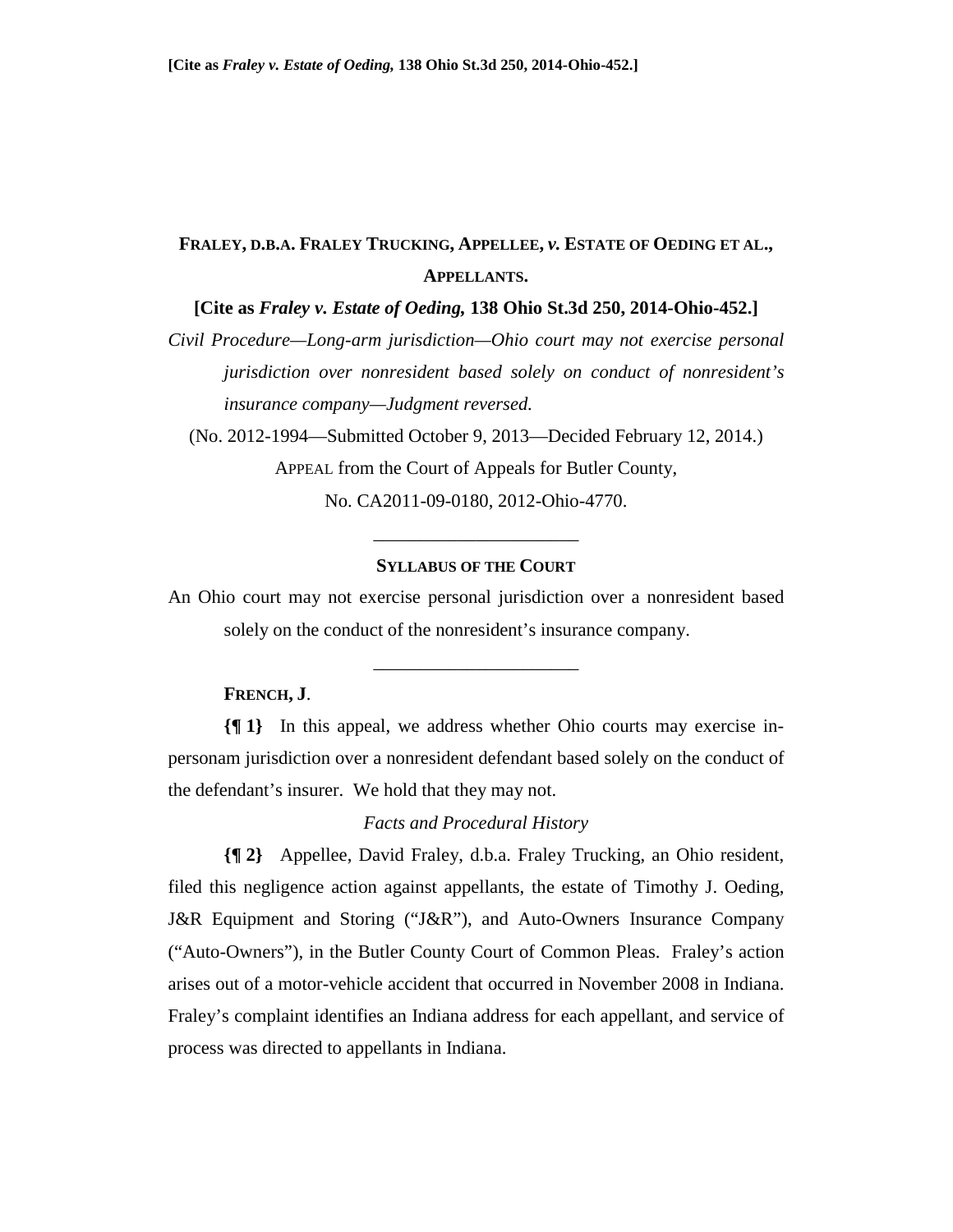#### SUPREME COURT OF OHIO

**{¶ 3}** Fraley alleged that Timothy Oeding, while acting within the course of his employment with J&R, negligently caused a collision between the motor vehicle Oeding was operating and a truck owned by Fraley and operated by Fraley's employee, Craig Farler, who was also acting within the course of his employment. Oeding died as a result of injuries sustained in the collision. Fraley alleged that Auto-Owners, which insured J&R and Oeding, conducted an independent investigation into the facts of the accident and, as part of its investigation, placed an investigative hold on Fraley's truck for approximately five months. Fraley claimed that Oeding's negligence proximately caused tangible property damage to Fraley's truck and personal injury to Farler. Fraley also claimed that Auto-Owners' investigatory hold caused Fraley intangible economic loss due to the loss of use of the truck. The parties' filings indicate that they settled Fraley's claims for property damage and personal injury but were unable to resolve Fraley's loss-of-use claim, the sole claim left to be resolved.

**{¶ 4}** Appellants moved the trial court to dismiss Fraley's complaint for lack of personal jurisdiction, pursuant to Civ.R. 12(B)(2). They argued that Fraley's allegations do not fall within the scope of Ohio's long-arm statute or Civ.R. 4.3(A) and that appellants do not have sufficient minimum contacts with Ohio to justify the exercise of jurisdiction. Appellants also argued that Auto-Owners' provision of insurance coverage in several states, including Ohio, is insufficient to permit Ohio's exercise of personal jurisdiction over Auto-Owners or its insureds given the circumstances of this case.

**{¶ 5}** In response to appellants' motion, Fraley submitted an affidavit in which he restated relevant facts from the complaint and further stated that he suffered economic loss in Ohio due to Auto-Owners' investigative hold. Fraley's affidavit additionally stated that Auto-Owners directed correspondence and calls to Fraley and his counsel in Ohio to resolve Fraley's claims and that Auto-Owners is licensed to transact business in Ohio. In his memorandum opposing dismissal,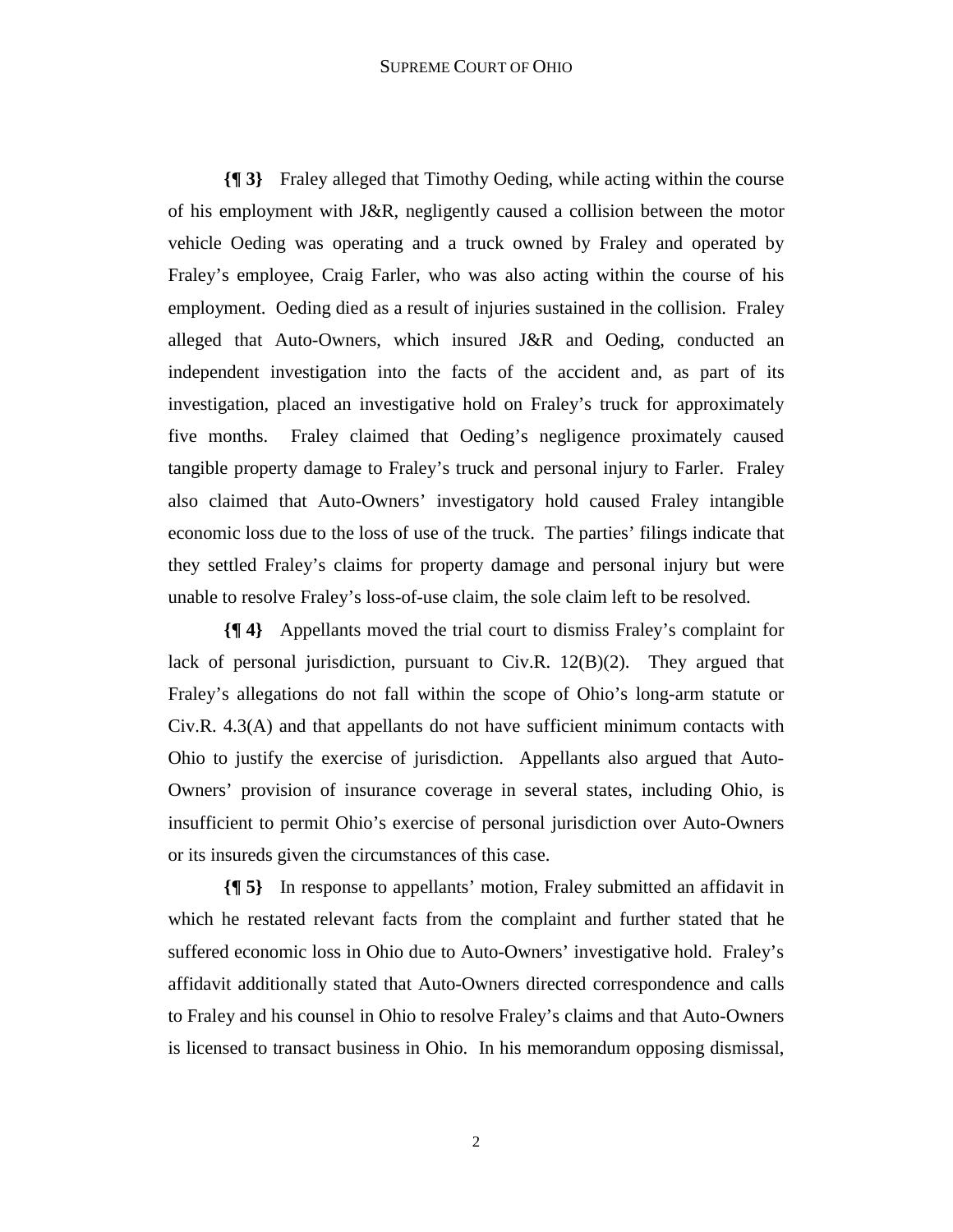Fraley did not argue that Oeding or J&R had any personal contacts with Ohio, but argued that personal jurisdiction exists over all appellants because Auto-Owners transacted business in Ohio and caused tortious injury to Fraley in Ohio while acting as an agent of J&R and Oeding.

**{¶ 6}** The trial court granted appellants' motion to dismiss. The court held that it could not exercise personal jurisdiction over Oeding and J&R solely because their insurer did business in Ohio and further held that Fraley was not entitled to maintain a direct action against Auto-Owners, because he had not obtained a judgment against Auto-Owners' insureds.

**{¶ 7}** On appeal, Fraley conceded that Ohio law precludes him from bringing a direct action against Auto-Owners, but he argued that the trial court erred in determining that it lacked personal jurisdiction over Oeding and J&R. The Twelfth District Court of Appeals agreed and reversed the trial court's judgment. 2012-Ohio-4770, 981 N.E.2d 911 (12th Dist.).

**{¶ 8}** The court of appeals recognized that the record contains no indication that Oeding or J&R had any contact with Ohio and that Fraley's jurisdictional argument could prevail only if Auto-Owners' activities are imputed to J&R and Oeding. *Id.* at ¶ 9. The court of appeals acknowledged instances in which this court has imputed an insurer's action or inaction to its insured, *see, e.g., Griffey v. Rajan,* 33 Ohio St.3d 75, 77-78, 514 N.E.2d 1122 (1987), but it recognized that the question whether an insurer's actions can be imputed to a nonresident insured for purposes of obtaining personal jurisdiction over the insured is one of first impression in this state. *Id.* at ¶ 9-13. The court answered that question in the affirmative and held that Auto-Owners' investigatory hold and its correspondence and calls to Fraley and his attorney brought Auto-Owners, and by extension J&R and Oeding, within Ohio's long-arm statute. *Id.* at ¶ 19. The court also held that Ohio's exercise of jurisdiction over appellants would not contravene principles of due process. *Id*. at ¶ 23-24.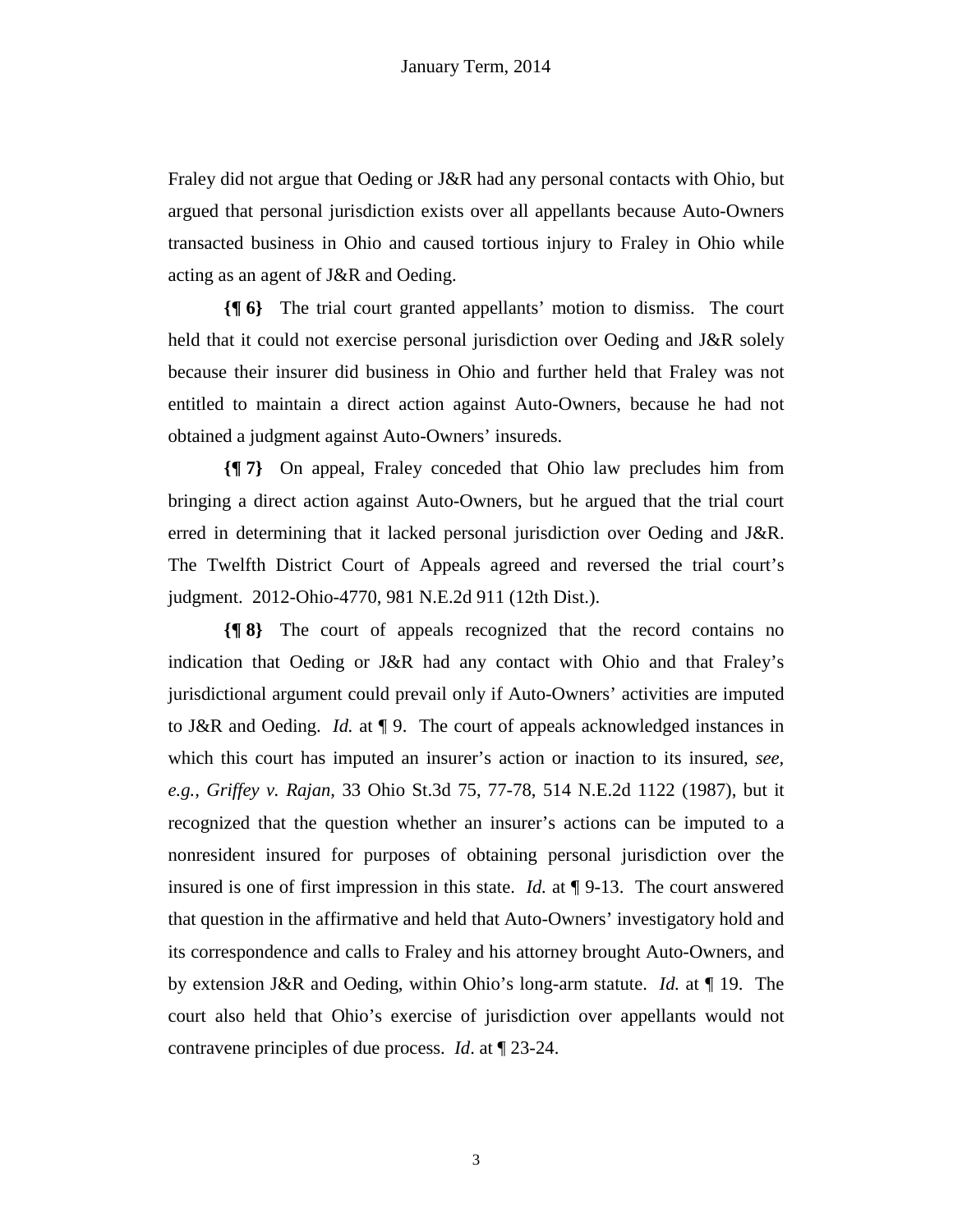**{¶ 9}** This court accepted appellants' discretionary appeal. 134 Ohio St.3d 1484, 2013-Ohio-902, 984 N.E.2d 28.

## *Question Presented*

**{¶ 10}** We are asked to determine whether an Ohio court may impute an insurance company's conduct to its nonresident insured for purposes of establishing personal jurisdiction over the insured. We hold that it may not. An Ohio court may not exercise personal jurisdiction over a nonresident based solely on the conduct of the nonresident's insurance company.

### *Analysis*

**{¶ 11}** Appellants' motion to dismiss placed upon Fraley the burden to show that the trial court had personal jurisdiction over appellants. *Kauffman Racing Equip., L.L.C. v. Roberts*, 126 Ohio St.3d 81, 2010-Ohio-2551, 930 N.E.2d 784, ¶ 27, citing *Fallang v. Hickey*, 40 Ohio St.3d 106, 107, 532 N.E.2d 117 (1988). When, as here, a trial court determines a Civ.R. 12(B)(2) motion to dismiss without an evidentiary hearing, the plaintiff need only make a prima facie showing of jurisdiction. *Id.* In resolving the motion, the trial court must view the allegations in the pleadings and the evidence in the light most favorable to the plaintiff and make all reasonable inferences in the plaintiff's favor. *Id.*, citing *Goldstein v. Christiansen*, 70 Ohio St.3d 232, 236, 638 N.E.2d 541 (1994). Personal jurisdiction is a question of law that appellate courts review de novo. *Id.* 

**{¶ 12}** The determination whether an Ohio court has personal jurisdiction over an out-of-state defendant requires a two-step inquiry. First, the court must determine whether the defendant's conduct falls within Ohio's long-arm statute or the applicable civil rule. *Kentucky Oaks Mall Co. v. Mitchell's Formal Wear, Inc.*, 53 Ohio St.3d 73, 75, 559 N.E.2d 477 (1990). If it does, then the court must consider whether the assertion of jurisdiction over the nonresident defendant would deprive the defendant of due process of law under the Fourteenth Amendment to the United States Constitution. *Id.*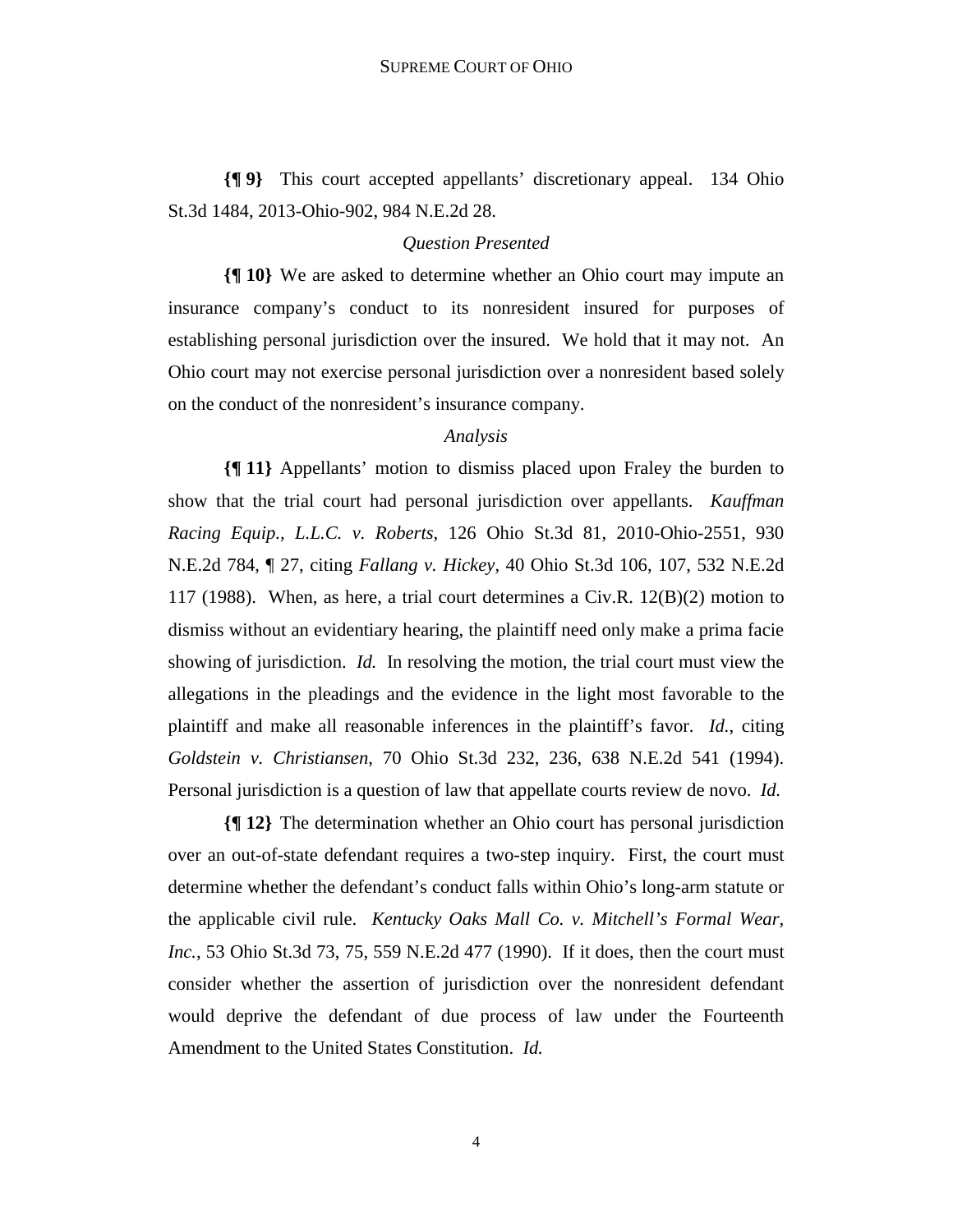**{¶ 13}** We begin with the question whether appellants' conduct falls within Ohio's long-arm statute or Civ.R. 4.3(A). Ohio's long-arm statute, R.C. 2307.382, enumerates specific conduct that gives rise to personal jurisdiction. It provides as follows:

(A) A court may exercise personal jurisdiction over a person who acts directly or by an agent, as to a cause of action arising from the person's:

(1) Transacting any business in this state;

1

(4) Causing tortious injury in this state by an act or omission outside this state if he regularly does or solicits business, or engages in any other persistent course of conduct, or derives substantial revenue from goods used or consumed or services rendered in this state.

For purposes of R.C. 2307.382, "person" includes "an individual, his executor, administrator, or other personal representative, or a corporation, partnership, association, or any other legal or commercial entity, who is a nonresident of this state." R.C. 2307.381.

**{¶ 14}** Civ.R. 4.3(A)(1) and (4) mirror R.C. 2307.382(A)(1) and (4) respectively, regarding service of process on persons outside the state of Ohio. Civ.R. 4.3(A) defines "person" in terms nearly identical to R.C. 2307.381.<sup>1</sup>

**{¶ 15}** Because Fraley concedes that he is not entitled to maintain a direct action against Auto-Owners, we consider only whether the trial court had personal

<sup>\* \* \*</sup> 

<sup>1. &</sup>quot; 'Person' includes an individual, an individual's executor, administrator, or other personal representative, or a corporation, partnership, association, or any other legal or commercial entity  $**$  \* Civ.R. 4.3(A).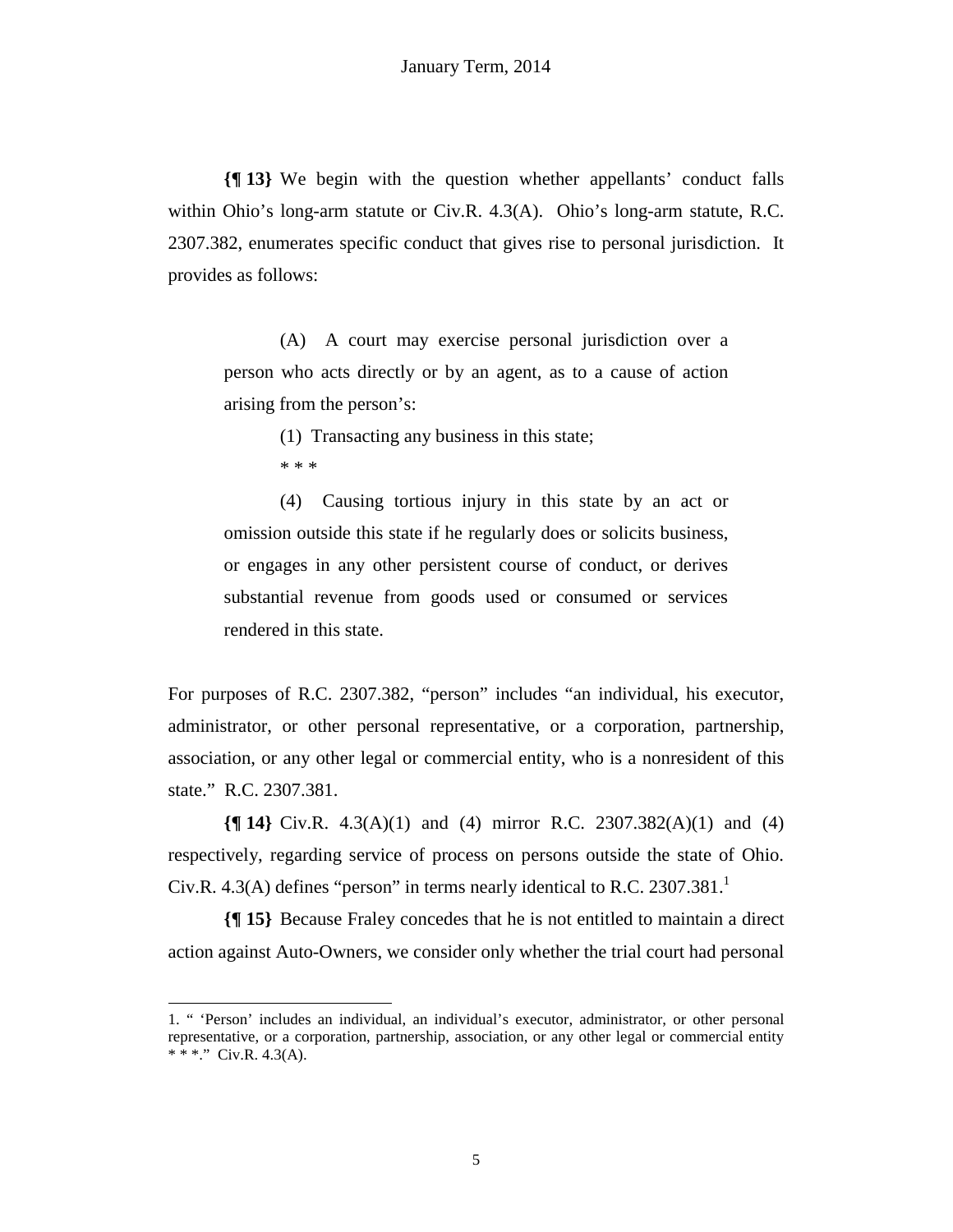jurisdiction over J&R and Oeding. The court of appeals characterized Auto-Owners as J&R and Oeding's agent, concluded that Auto-Owners' actions fell within R.C.  $2307.382(A)(4)$ , and held that Auto-Owners' actions may be imputed to Oeding and J&R. 2012-Ohio-4770, 981 N.E.2d 911, at ¶ 18-19. The court of appeals expressly recognized that "there is no indication that J&R or Oeding themselves had any contact with Ohio" but nevertheless held that "by virtue of the actions of Auto-Owners, J&R and Oeding are also within the purview of Ohio's long-arm statute." *Id.* at  $\P$  9, 19. The court of appeals' determination is contrary to the plain language of the long-arm statute.

**{¶ 16}** Our paramount concern in construing a statute is legislative intent. *State ex rel. Steele v. Morrissey*, 103 Ohio St.3d 355, 2004-Ohio-4960, 815 N.E.2d 1107, ¶ 21. To discern legislative intent, "we first consider the statutory language, reading words and phrases in context and construing them in accordance with rules of grammar and common usage." *State ex rel. Choices for South-Western City Schools v. Anthony*, 108 Ohio St.3d 1, 2005-Ohio-5362, 840 N.E.2d 582, ¶ 40. When statutory language is unambiguous, a court must apply it as written. *Zumwalde v. Madeira & Indian Hill Joint Fire Dist.*, 128 Ohio St.3d 492, 2011-Ohio-1603, 946 N.E.2d 748, ¶ 23.

**{¶ 17}** Under R.C. 2307.382(A)(4), an Ohio court "may exercise personal jurisdiction over a *person* who acts directly or by an agent, as to a cause of action arising from the *person's* \* \* \* [c]ausing tortious injury in this state by an act or omission outside this state if *he* regularly does or solicits business, or engages in any other persistent course of conduct \* \* \* in this state." (Emphasis added.) The "persons" over whom Fraley asks the court to exercise jurisdiction are J&R and Oeding.

**{¶ 18}** To be subject to personal jurisdiction under R.C. 2307.382(A)(4), a person must cause tortious injury in Ohio by an act or omission, either directly or by an agent, outside of Ohio. The alleged injury here is Fraley's loss of the use of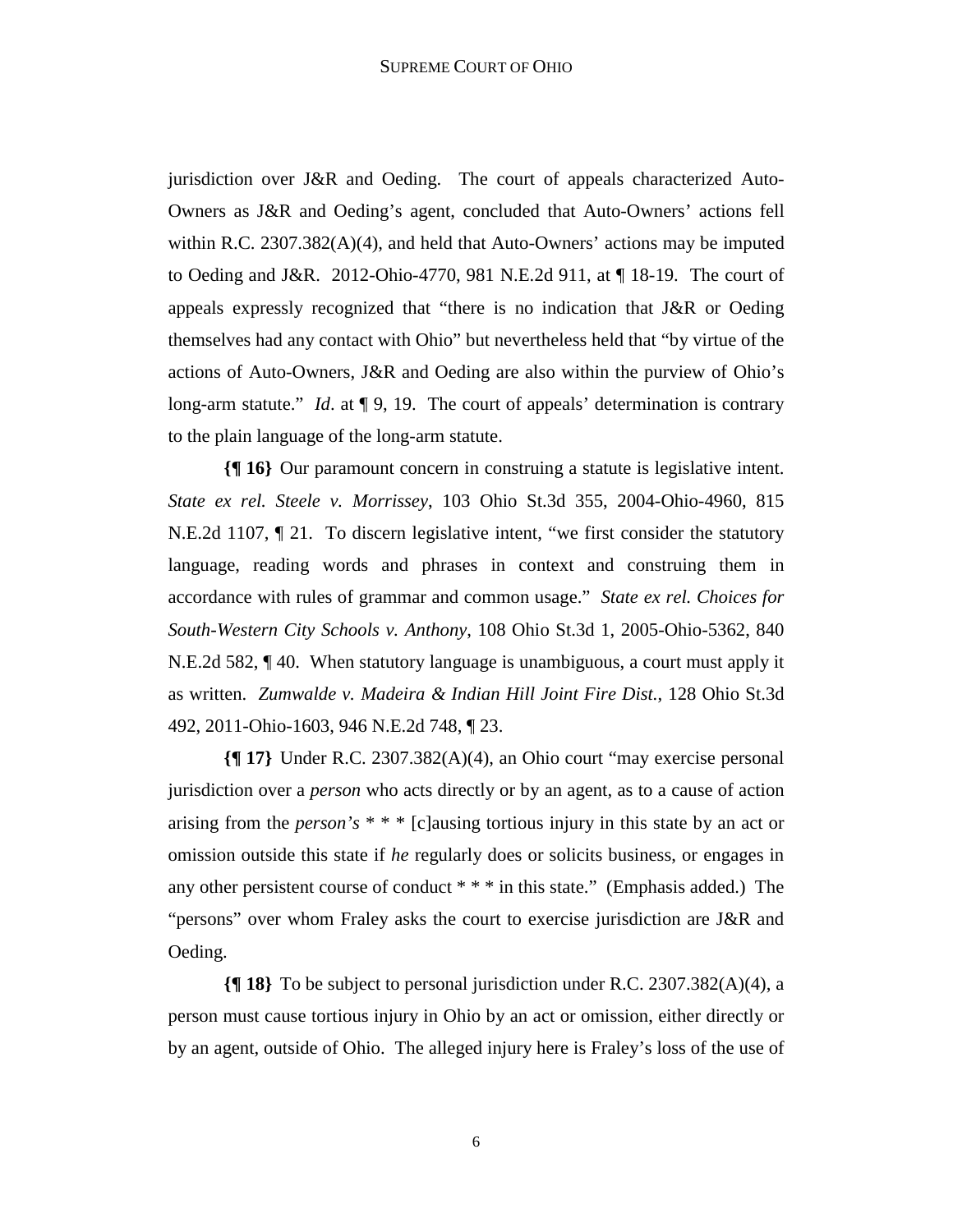his truck, and the act allegedly causing that injury is Auto-Owners' investigative hold. Fraley maintains that Auto-Owners acted as the agent of J&R and Oeding when it held Fraley's truck in Indiana and that Auto-Owners' act is therefore imputed to its insureds. We will address Fraley's agency argument in more detail below, but we first conclude that more is statutorily required before J&R and Oeding are subject to personal jurisdiction under R.C. 2307.382(A)(4).

**{¶ 19}** R.C. 2307.382 requires that the person over whom jurisdiction is asserted regularly does or solicits business or engages in another persistent course of conduct in Ohio. Although it is undisputed that neither J&R nor Oeding has engaged in any conduct in Ohio, Fraley nevertheless maintains that Auto-Owners' business or activity in Ohio is imputed to its insureds and satisfies the remaining statutory requirement for jurisdiction over J&R and Oeding.

**{¶ 20}** Under R.C. 2307.382(A)(4), a person may act, either directly or by an agent, to cause tortious injury, but use of the term "agent" does not indicate a legislative intent to incorporate an agent into the definition of "person." Indeed, were an agent incorporated within the definition of "person," the General Assembly would not have needed to specify that a person may act, either directly or by an agent. As a result of that specification, an agent is necessarily distinct from the person for whom the agent acts. R.C.  $2307.382(A)(4)$  defines the subject of jurisdiction as "a *person* who acts \* \* \* as to a cause of action arising from the *person's* \* \* \* causing tortious injury \* \* \* if *he* regularly does or solicits business, or engages in any other persistent course of conduct \* \* \* in this state." (Emphasis added.) Although a person may act via an agent to cause harm, the person (and not his or her agent) must have done or solicited business or engaged in a persistent course of conduct in Ohio before being subjected to the jurisdiction of Ohio's courts. The word "he" in R.C.  $2307.382(A)(4)$  relates to the "person"—J&R and Oeding in this case—and not to the person's agent. As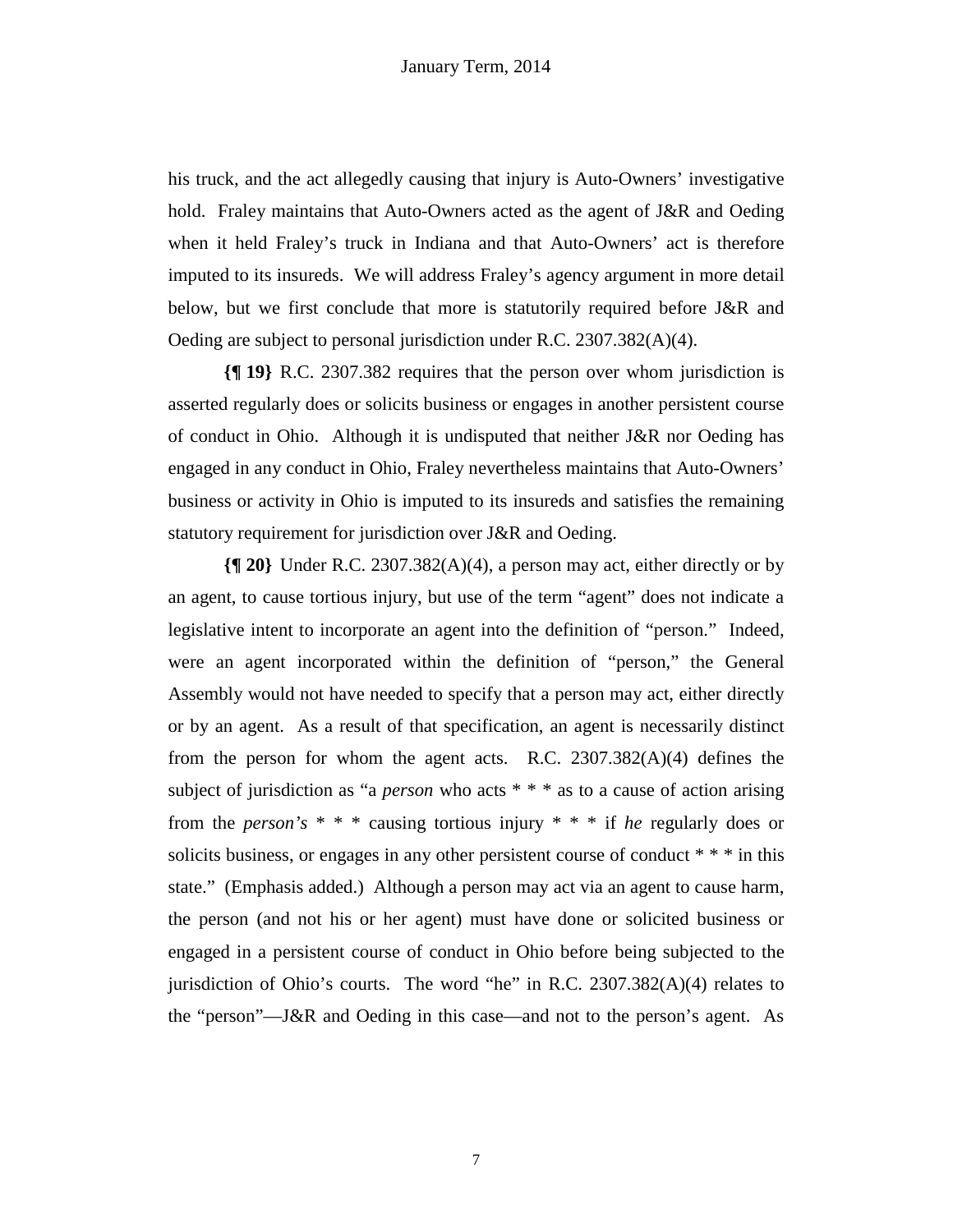neither J&R nor Oeding conducted business in Ohio, R.C. 2307.382(A)(4) does not subject them to personal jurisdiction.

**{¶ 21}** Fraley also argues that the R.C. 2307.381 definition of "person" includes a personal representative and that Auto-Owners qualifies as a personal representative of its insureds. Fraley maintains that R.C. 2307.381 indicates a legislative intent for maximum reach over nonresident defendants. R.C. 2307.381 defines "person" to include an individual's "executor, administrator, or other personal representative," but R.C. Chapter 2307 does not define those terms. Although the definition in R.C. 2307.381 applies to R.C. 2307.382, Fraley's suggestion that Auto-Owners acted as its insureds' personal representative is misplaced.

**{¶ 22}** We must accord undefined statutory terms their plain and ordinary meaning. *Am. Fiber Sys., Inc. v. Levin*, 125 Ohio St.3d 374, 2010-Ohio-1468, 928 N.E.2d 695, ¶ 24. *Black's Law Dictionary* 651 (9th Ed.2009) defines "executor" as follows: "1. \* \* \* One who performs or carries out some act. 2. \* \* \* A person named by a testator to carry out the provisions in the testator's will. Cf. ADMINISTRATOR (2)." As relevant to one who acts in a representative capacity, *Black's* defines "administrator" as "**2.** A person appointed by the court to manage the assets and liabilities of an intestate decedent. \* \* \* Cf. EXECUTOR (2)." *Id.* at 52. Review of those definitions reveals that the terms executor and administrator are related.

**{¶ 23}** When, as in R.C. 2307.381, a statute contains a list of specific terms followed by a catchall term linked to the specific terms by the word "other," we consider the catchall term as embracing only things of a similar character as those comprehended by the preceding terms. *Moulton Gas Serv., Inc. v. Zaino*, 97 Ohio St.3d 48, 2002-Ohio-5309, 776 N.E.2d 72, ¶ 14; *State v. Aspell*, 10 Ohio St.2d 1, 225 N.E.2d 226 (1967), paragraph two of the syllabus. Applying that rule here, "other personal representative" in R.C. 2307.381 embraces relationships of a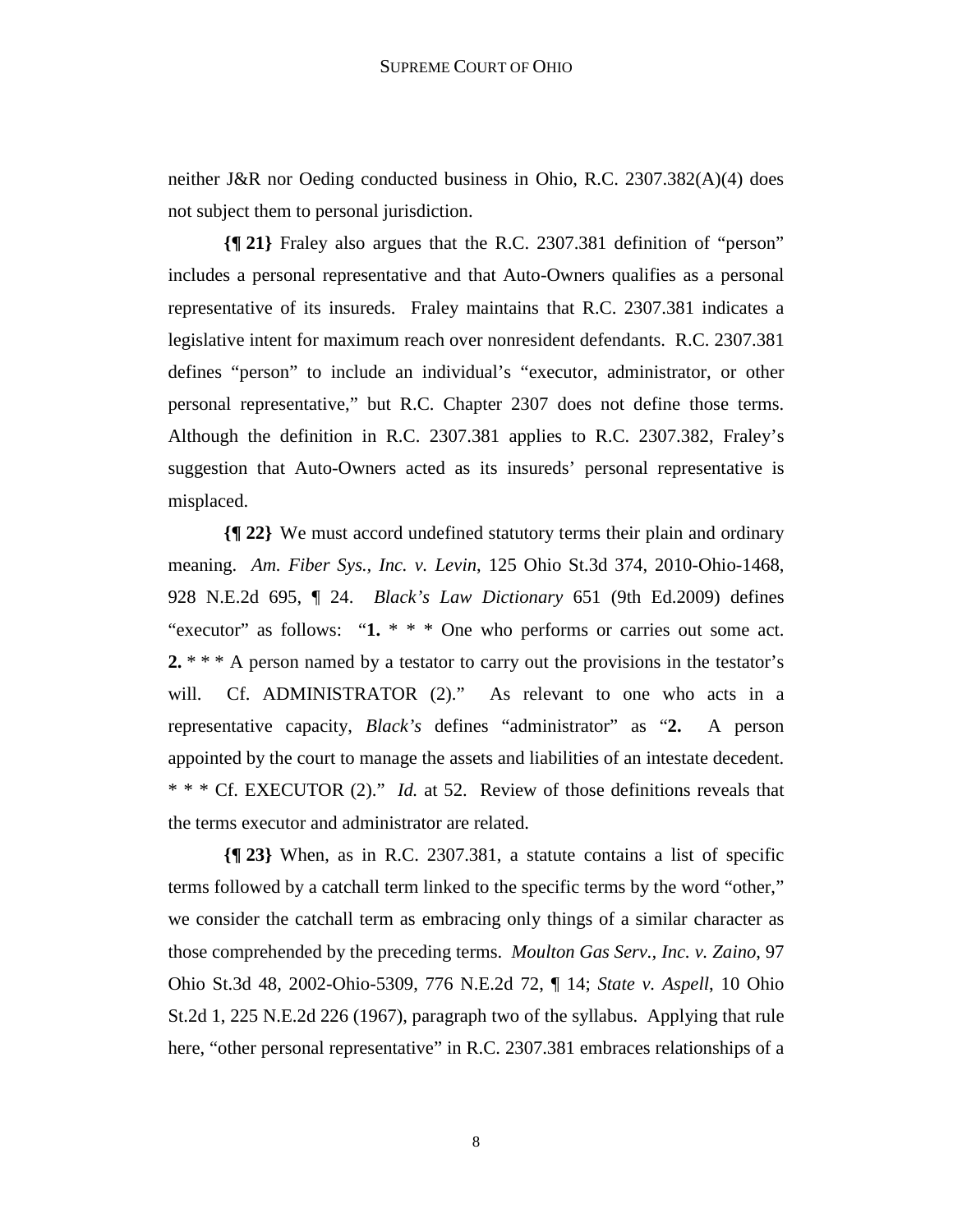similar character as that of an executor or administrator, but it does not extend to the mere contractual relationship between an insurer and its insured. *See Nationwide Mut. Ins. Co. v. Marsh*, 15 Ohio St.3d 107, 109, 472 N.E.2d 1061 (1984) (noting the "long-standing principle of law" that the relationship between an insurer and its insured is purely contractual in nature). This understanding of "personal representative" is consistent with the definition of that term in *Black's Law Dictionary* as "[a] person who manages the legal affairs of another because of incapacity or death, such as the executor of an estate." *Id*. at 1416-1417. Auto-Owners did not act as J&R and Oeding's personal representative.

**{¶ 24}** Rather than focusing on the specific statutory language, the court of appeals looked to prior opinions in which this court has approved imputing an insurer's conduct to its insured. *See Griffey*, 33 Ohio St.3d at 78, 514 N.E.2d 1122 ("for purposes of a Civ.R. 60(B)(1) motion for relief from a default judgment on the grounds of excusable neglect, the neglect of a defendant's insurance company in failing to file an answer or other responsive pleading to a complaint against defendant is imputable to the defendant"); *Peyko v. Frederick*, 25 Ohio St.3d 164, 166-167, 495 N.E.2d 918 (1986) (holding that a plaintiff may access the unprivileged portions of the claim file of a defendant's insurer for purposes of a motion for prejudgment interest because the "defendant's insurer conducts the pretrial negotiations and litigation and approves any offers of settlement—*all* in the defendant's name and for the defendant's benefit" [emphasis sic]). In *Griffey*, we noted a "wealth of authority from outside Ohio supporting the imputation of an insurance company's neglect in defending a lawsuit to its insured." *Id*. at 78. Importantly, however, neither *Griffey* nor *Peyko* involved a question of personal jurisdiction, with its attendant due-process concerns. In both of those cases, the Ohio courts unquestionably had personal jurisdiction over the insured defendants. We are aware of no Ohio case, other than the court of appeals' decision here, in which a court has imputed an insurer's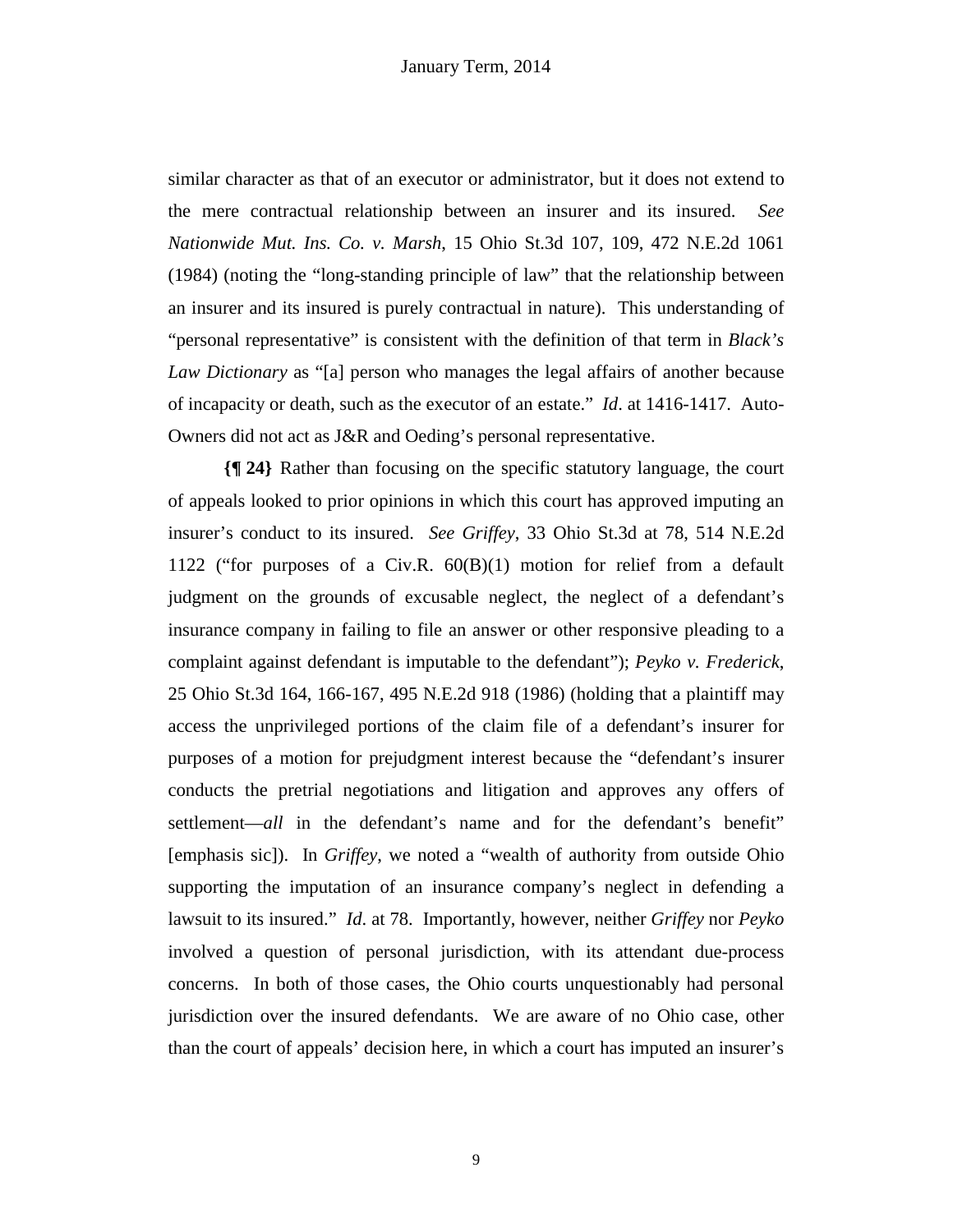conduct to its insured for purposes of determining whether the insured was subject to personal jurisdiction in Ohio, and we do not view *Griffey* or *Peyko* as requiring or supporting that result.

**{¶ 25}** Even if an agent's doing business in Ohio could satisfy R.C. 2307.382(A)(4), Auto-Owners did not act as its insureds' agent when it instituted an investigatory hold on Fraley's truck. We agree with the reasoning of the court in *Kirchen v. Orth*, 390 F.Supp. 313 (E.D.Wis.1975), which addressed a jurisdictional argument similar to Fraley's. *Kirchen* involved the application of Wisconsin's long-arm statute, which permitted the exercise of personal jurisdiction " '[i]n any action whether arising within or without this state, against a defendant who when the action is commenced \* \* \* [i]s engaged in substantial and not isolated activities within this state.' " *Id.* at 316, quoting former Wis.Stat.Ann. 262.05(1)(d), now Wis.Stat.Ann. 801.05(1)(d).

**{¶ 26}** The plaintiffs in *Kirchen*, who were Wisconsin residents, initiated suit in a Wisconsin federal district court. They argued that the nonresident defendant-driver engaged in substantial activities in Wisconsin by way of settlement negotiations between his insurance company and the plaintiffs, that the insurance company was acting as the driver's agent, and that the insurance company's activities were attributable to the driver for purposes of determining jurisdiction. *Id.* at 315-316.

**{¶ 27}** The *Kirchen* court rejected the plaintiffs' agency theory. It noted that an agency relationship requires the purported principal to have the right of control over the purported agent's actions. *Id.* at 317, citing 2A Corpus Juris Secundum, Agency, Section 6, at 561 (1972). *Accord Hanson v. Kynast*, 24 Ohio St.3d 171, 494 N.E.2d 1091 (1986), paragraph one of the syllabus ("The relationship of principal and agent \* \* \* exists only when one party exercises the right of control over the actions of another, and those actions are directed toward the attainment of an objective which the former seeks"). The *Kirchen* court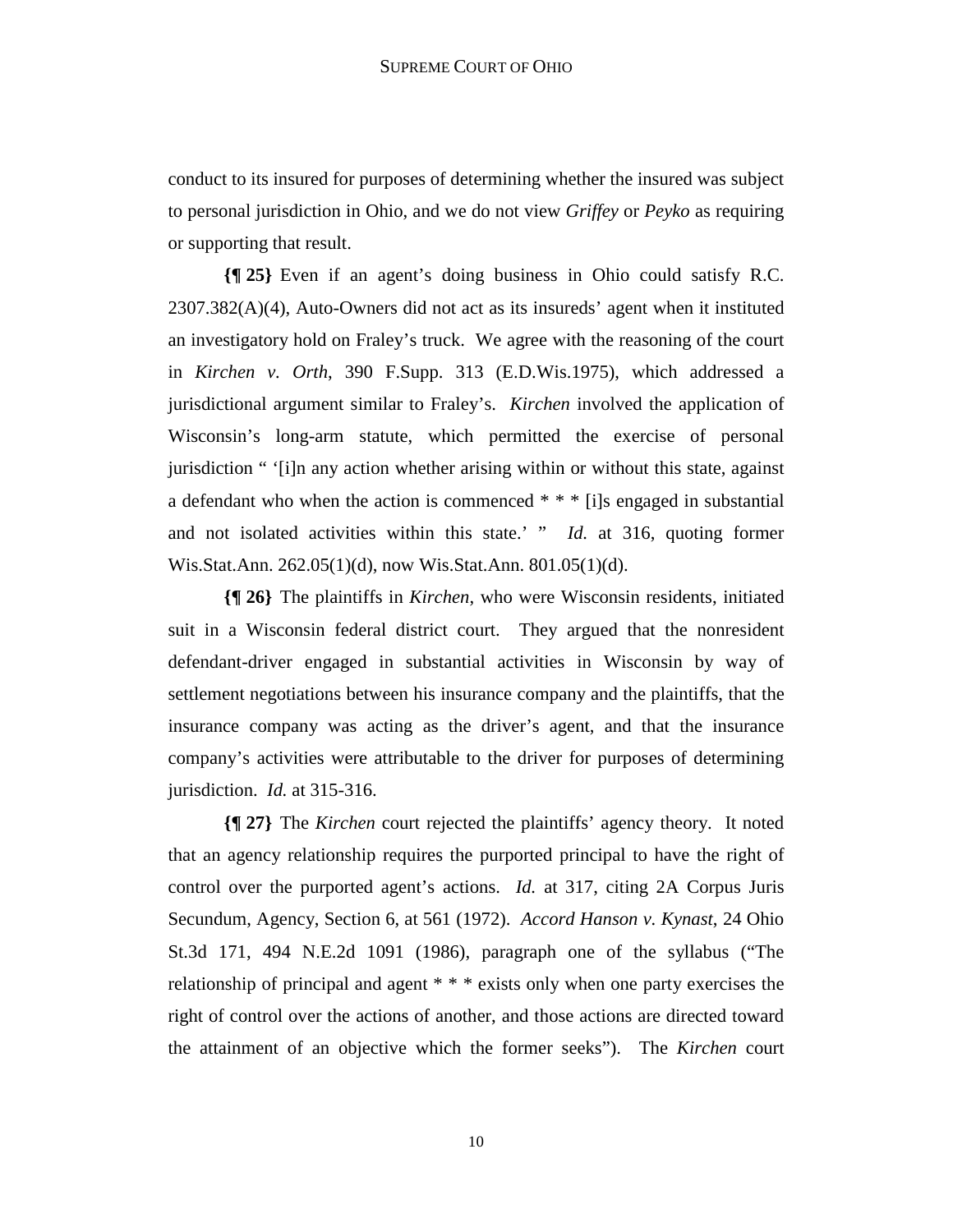reasoned that liability-insurance policies reserve to the insurer the right to defend, investigate, negotiate, and settle any claim against the insured as the insurer deems expedient, and that the insured has no right to control the method, means, or place of settlement negotiations. *Id.* at 317. The court also noted that while an insurance company may act on its insured's behalf in negotiating and settling claims, the insurer acts "in a dual capacity, the principal purpose of which is to protect its own contingent liability under the contract." *Id.* Under these circumstances, the court refused to find an agency relationship between the insurer and the insured.

**{¶ 28}** The insurance policy issued to J&R is not part of the record, but Fraley has never argued, and there is nothing in the record to suggest, that J&R and/or Oeding had any control over Auto-Owners' actions, including its investigative hold on Fraley's truck or its negotiations to settle Fraley's claims. There is simply no prima facie showing that Auto-Owners acted as its insureds' agent in this case for purposes of R.C.  $2307.382(A)(4)$ . For these reasons, we conclude that Auto-Owners' actions cannot suffice to subject J&R or Oeding to personal jurisdiction under Ohio's long-arm statute.

**{¶ 29}** In addition to concluding that Ohio may not exercise personal jurisdiction over J&R and Oeding under its long-arm statute, we further conclude that exercise of personal jurisdiction in this case would violate established principles of due process. Because Ohio's long-arm statute is not coterminous with due process, *Goldstein*, 70 Ohio St.3d at 238, 638 N.E.3d 541, fn. 1, even satisfaction of the long-arm statute does not justify the exercise of jurisdiction unless that exercise also comports with the defendant's constitutional right to due process. *Kauffman Racing Equip.*, 126 Ohio St.3d 81, 2010-Ohio-2551, 930 N.E.2d 784, at ¶ 45. Here, it would not.

**{¶ 30}** We must evaluate all assertions of state-court jurisdiction according to the due-process standards set out in *Internatl. Shoe Co. v.* 

11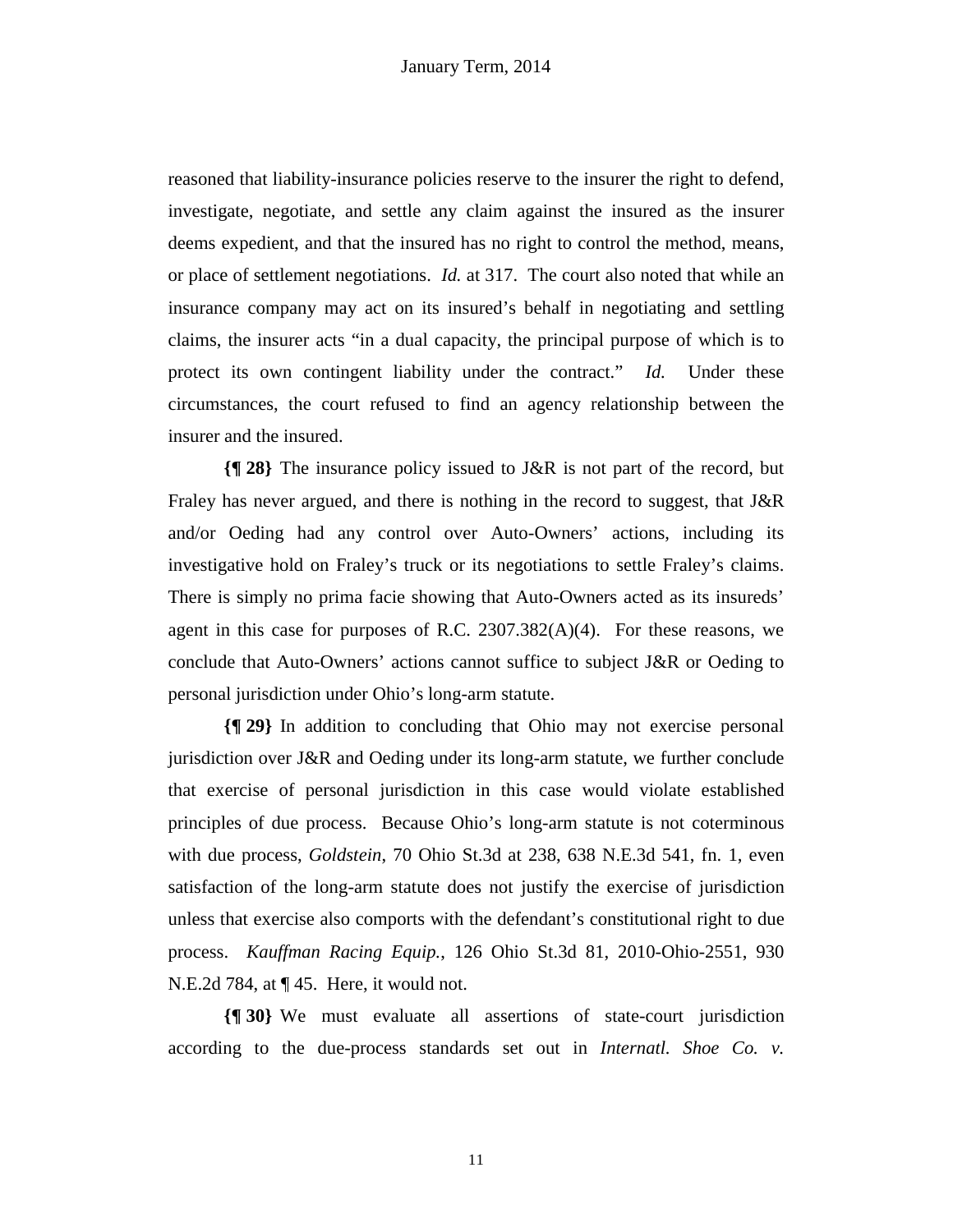*Washington*, 326 U.S. 310, 66 S.Ct. 154, 90 L.Ed. 95 (1945), and its progeny. *Shaffer v. Heitner*, 433 U.S. 186, 212, 97 S.Ct. 2569, 53 L.Ed.2d 683 (1977). A state may exercise jurisdiction over an out-of-state defendant only if the defendant has "certain minimum contacts with [the forum] such that the maintenance of the suit does not offend 'traditional notions of fair play and substantial justice.' " *Internatl. Shoe* at 316, quoting *Milliken v. Meyer*, 311 U.S. 457, 463, 61 S.Ct. 339, 85 L.Ed. 278 (1940). The concept of minimum contacts protects the nonresident defendant from the burdens of litigating in distant or inconvenient forums and ensures that states do not encroach upon each other's sovereign interests. *U.S. Sprint Communications Co. Ltd. Partnership v. Mr. K's Foods, Inc.*, 68 Ohio St.3d 181, 186, 624 N.E.2d 1048 (1994), citing *World-Wide Volkswagen Corp. v. Woodson*, 444 U.S. 286, 292, 100 S.Ct. 559, 62 L.Ed.2d 490 (1980).

**{¶ 31}** To satisfy the minimum-contacts requirement, "it is essential in each case that there be some act by which the defendant purposefully avails itself of the privilege of conducting activities within the forum State, thus invoking the benefits and protections of its laws." *Hanson v. Denckla*, 357 U.S. 235, 253, 78 S.Ct. 1228, 2 L.Ed.2d 1283 (1958). A determination whether a court's exercise of jurisdiction is consistent with due process must focus on "the relationship among the defendant, the forum, and the litigation." *Shaffer* at 204. A court must assess each defendant's contacts with the forum state individually. *Calder v. Jones*, 465 U.S. 783, 790, 104 S.Ct. 1482, 79 L.Ed.2d 804 (1984), citing *Rush v. Savchuk*, 444 U.S. 320, 332, 100 S.Ct. 571, 62 L.Ed.2d 516 (1980).

**{¶ 32}** The only alleged connections in this case between appellants and the state of Ohio are Auto-Owners' registration with the Ohio Department of Insurance and its telephone and written correspondence with Fraley and his attorney in Ohio. Fraley maintains that those connections demonstrate sufficient minimum contacts for the trial court to exercise personal jurisdiction over all three

12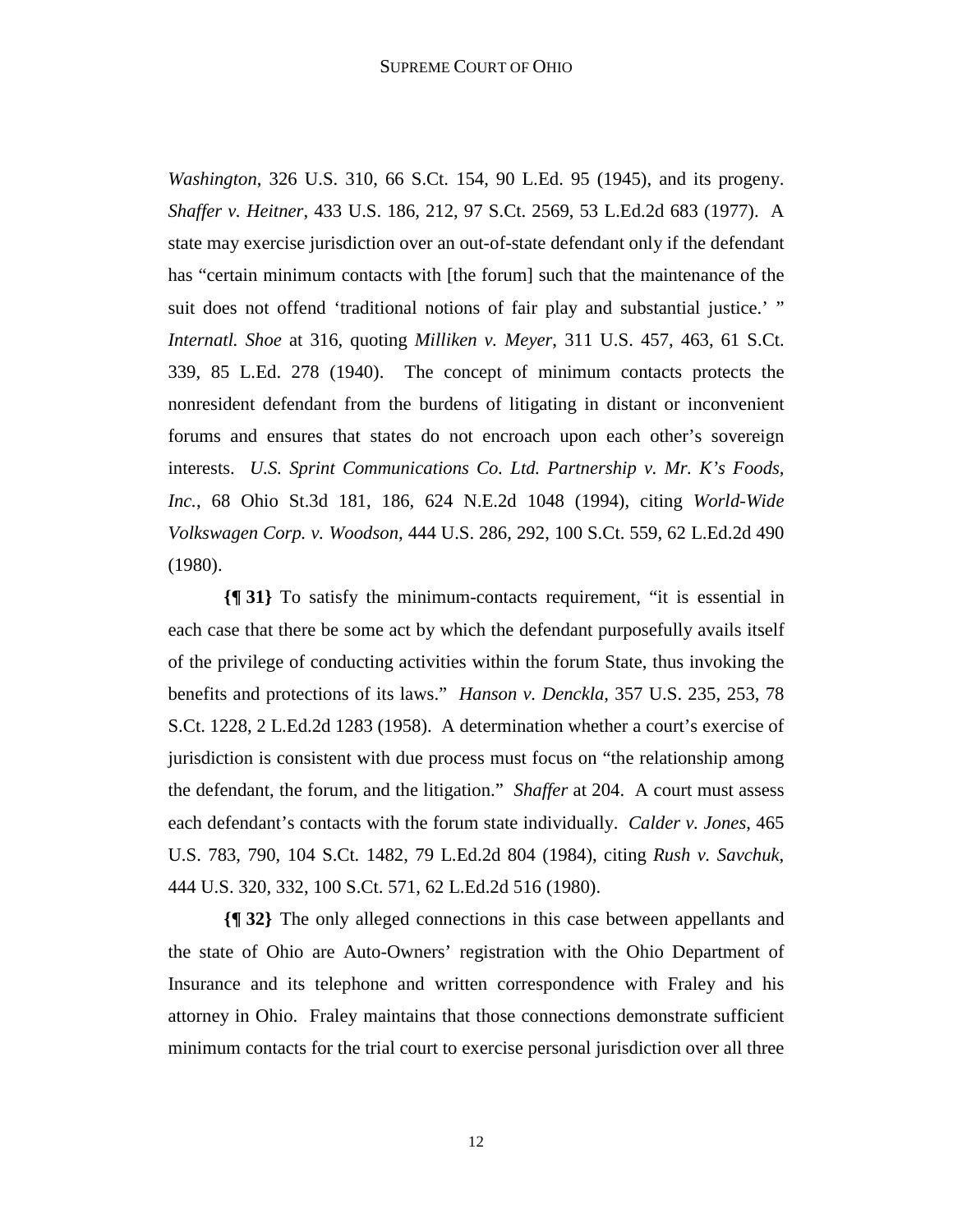appellants. Appellants, on the other hand, argue that the imputation of Auto-Owners' conduct to J&R and Oeding for purposes of determining their amenability to personal jurisdiction violates traditional notions of fair play and substantial justice.

**{¶ 33}** Subjecting an insured to personal jurisdiction wherever its insurer chooses to conduct settlement negotiations is offensive to due process. *Kirchen*, 390 F.Supp. at 317. When a defendant has engaged in no purposeful and willful conduct with the forum state and has no control over his insurer's settlement activity in that state, the defendant "cannot be said to have willfully associated himself with the state nor purposefully invoked the benefit and protections of its laws." *Id.* 

**{¶ 34}** The United States Supreme Court addressed due-process concerns raised by the exercise of personal jurisdiction over a nonresident defendant based on the conduct of the defendant's insurer in *Rush*, 444 U.S. 320, 100 S.Ct. 571, 62 L.Ed.2d 516. *Rush* arose out of a single-vehicle accident in Indiana. At the time of the accident, the driver, Randal Rush, and the injured passenger, Jeffrey Savchuk, were Indiana residents, and the vehicle driven by Rush was insured under a liability policy issued by State Farm Mutual Automobile Insurance Company in Indiana. Savchuk subsequently moved to Minnesota, where he commenced an action against Rush and State Farm. Although State Farm conducted business in Minnesota, Rush had no personal contacts with that state. *Id.* at 322.

**{¶ 35}** Savchuk attempted to invoke the Minnesota court's quasi-in-rem jurisdiction by garnishing State Farm's policy obligation to defend and indemnify Rush. *Id*. at 323. The Minnesota Supreme Court upheld the trial court's denial of the defendants' motions to dismiss and held that fairness supported the exercise of quasi-in-rem jurisdiction "because in accident litigation the insurer controls the defense of the case, State Farm does business in and is regulated by [Minnesota],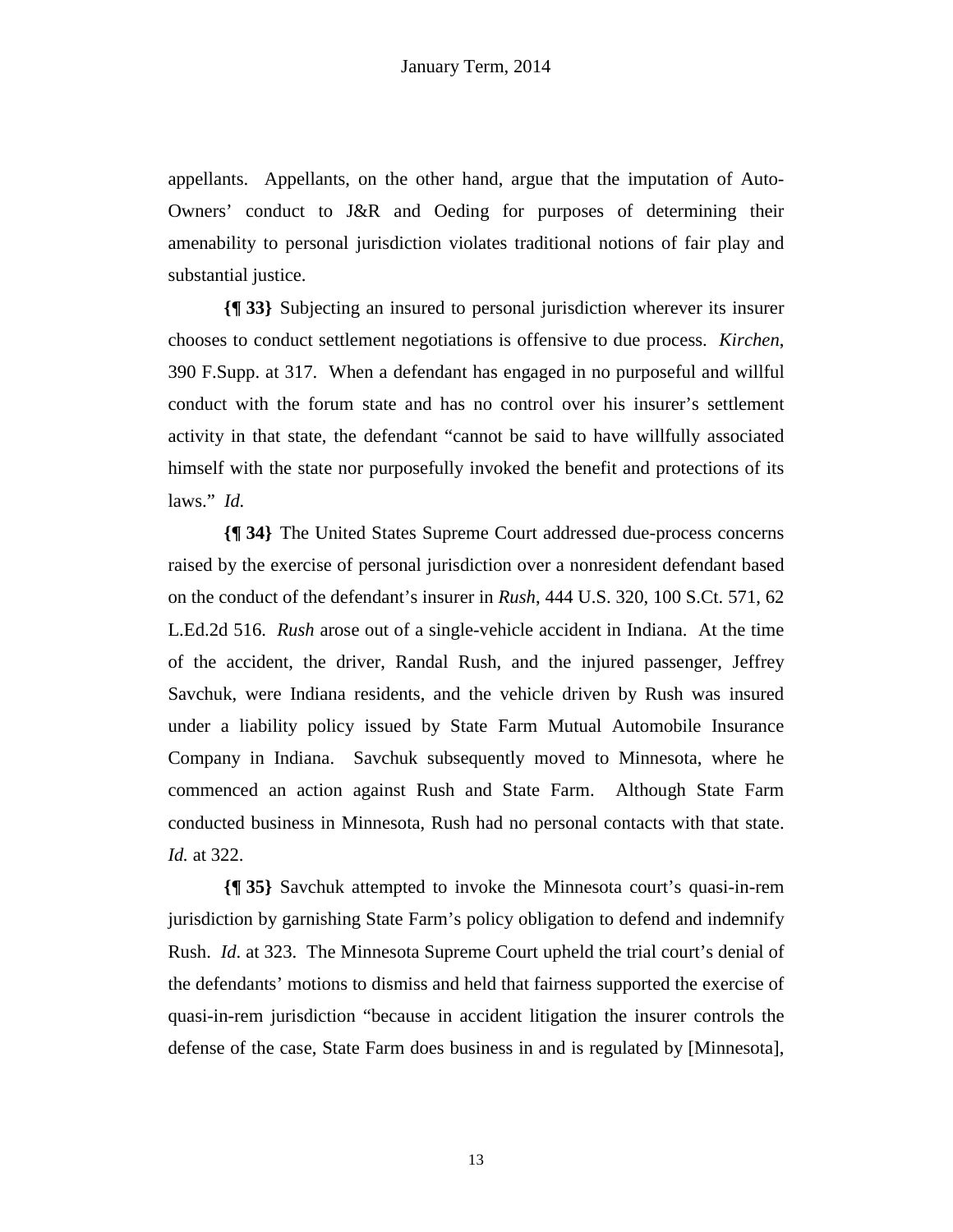and [Minnesota] has an interest in protecting its residents and providing them with a forum in which to litigate their claims." *Id.* at 324, citing *Savchuk v. Rush*, 311 Minn. 480, 245 N.W.2d 624 (1976) ("*Savchuk I*"). As summarized in the United States Supreme Court's opinion, the Minnesota Supreme Court "recognized that Rush had engaged in no voluntary activity that would justify the exercise of *in personam* jurisdiction" but held that the assertion of quasi-in-rem jurisdiction through garnishment of State Farm's obligation to Rush complied with due process. *Id.* at 324-325; *see Savchuk v. Rush*, 272 N.W.2d 888 (Minn.1978) ("*Savchuk II*").

**{¶ 36}** The United States Supreme Court rejected Savchuk's "ingenious jurisdictional theory," holding that the fictitious presence in Minnesota of State Farm's obligation to defend and indemnify Rush "does not, without more, provide a basis for concluding that there is *any* contact in the *International Shoe* sense" between Minnesota and Rush. (Emphasis sic.) *Id.* at 328-330. "[I]t cannot be said that the *defendant* engaged in any purposeful activity related to the forum that would make the exercise of jurisdiction fair, just, or reasonable \* \* \* merely because his insurer does business there." (Emphasis sic.) *Id.* at 329.

**{¶ 37}** The Supreme Court also rejected as "plainly unconstitutional" the Minnesota court's aggregation of State Farm's and Rush's forum contacts in a situation in which the resulting assertion of jurisdiction over Rush was based solely on State Farm's activities: "The requirements of *International Shoe* \* \* \* must be met as to each defendant over whom a state court exercises jurisdiction." *Id.* at 332. Despite State Farm's conducting of business in Minnesota and its attempts to settle Savchuk's claims there, the court held that Rush "has *no* contacts with the forum, and the Due Process Clause 'does not contemplate that a state may make binding a judgment \* \* \* against an individual or corporate defendant with which the state has no contacts, ties, or relations.' " (Emphasis sic.) *Id.* at 332-333, quoting *Internatl. Shoe*, 326 U.S. at 319, 66 S.Ct. 154, 90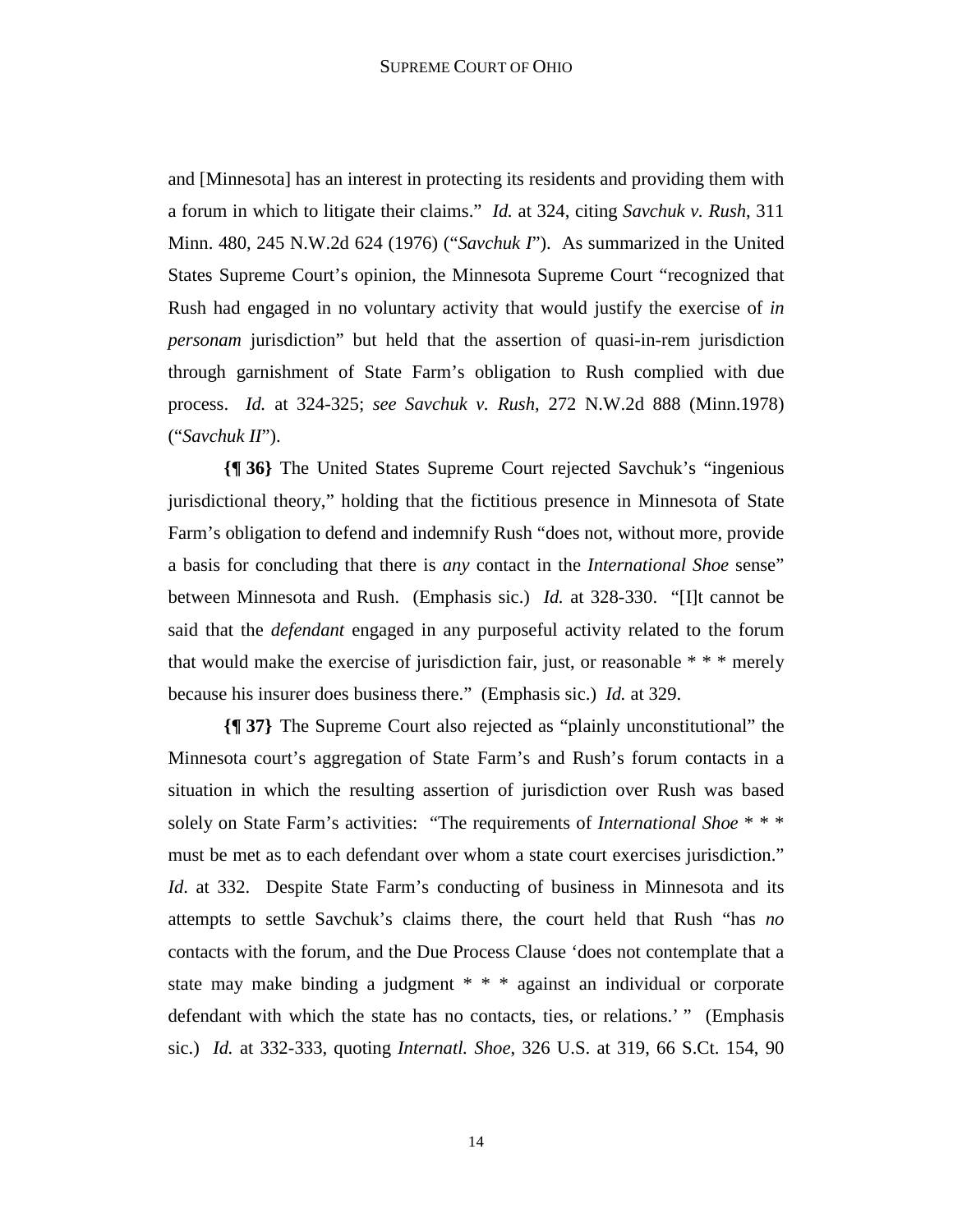L.Ed 95. *See also Shoemaker v. McConnell*, 556 F.Supp.2d 351, 355 (D.Del.2008) (holding that the exercise of jurisdiction over a defendant based solely on the actions of the defendant's insurer in the forum state would not comport with due process).

**{¶ 38}** The same rationale applies here. The requirements of *Internatl. Shoe*, which must be met as to each defendant, have not been met with respect to J&R or Oeding. It cannot be said that either J&R or Oeding engaged in any purposeful activity related to the state of Ohio that would make the exercise of jurisdiction fair, just, or reasonable merely because their insurer did business in Ohio. Simply put, neither J&R nor Oeding have any contacts with the state of Ohio, and the exercise of jurisdiction over those appellants would violate due process.

**{¶ 39}** The court of appeals here stated that "in some instances, minimum contacts can be established regarding the insured solely by the actions of the insurer negotiating on his behalf in the forum state." 2012-Ohio-4770, 981 N.E.2d 911, at ¶ 22, citing *Univ. of S. Alabama v. S. Farm Bur. Cas. Ins. Co.*, S.D.Ala. No. CA 05-00275-C, 2005 WL 1840238 (July 27, 2005). *Univ. of S. Alabama*, however, is not only distinguishable but is also inconsistent with the reasoning of *Rush,* 444 U.S. 320, 100 S.Ct. 571, 62 L.Ed.2d 516, as pertinent to this case.

**{¶ 40}** *Univ. of S. Alabama* involved a Mississippi automobile accident between Roosevelt Jackson and Virginia Hamilton, both of whom were Mississippi residents. As a result of the accident, Jackson received medical care from an Alabama hospital, which filed a notice of hospital lien in Alabama. Despite knowledge of the hospital lien, Jackson, Hamilton, and Hamilton's insurer, Mississippi Farm Bureau, settled Jackson's claims without providing for payment of the lien, and Jackson executed a release of all claims against Hamilton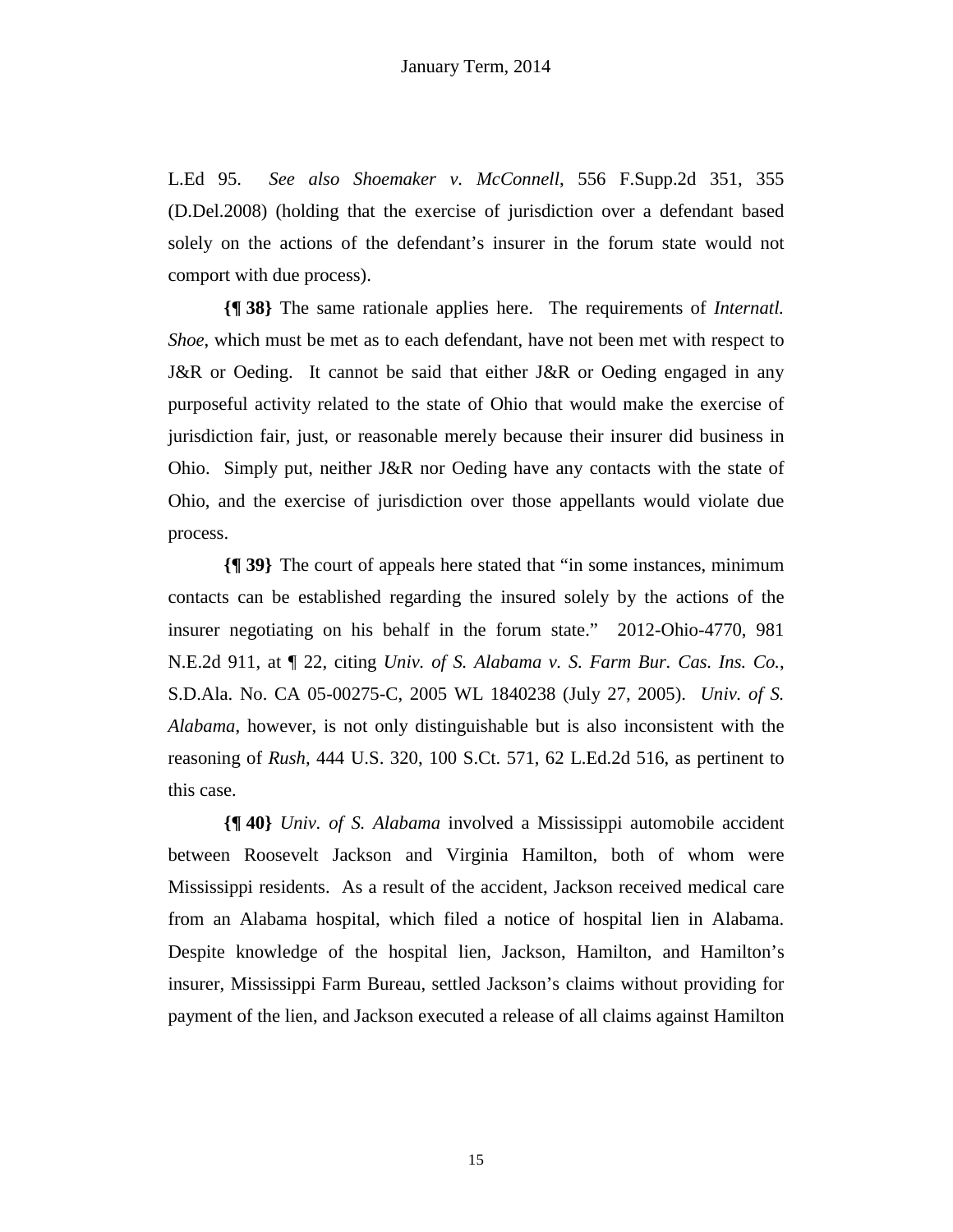and Mississippi Farm Bureau in exchange for \$25,000, paid by Mississippi Farm Bureau. 2005 WL 1840238 at \*1-2.

**{¶ 41}** The hospital sued Mississippi Farm Bureau, Jackson, and Hamilton in the United States District Court for the Southern District of Alabama for impairment of its lien, and Mississippi Farm Bureau and Hamilton moved the court to dismiss for lack of personal jurisdiction. *Id*. at \*3. The district court held that Mississippi Farm Bureau was subject to the court's specific jurisdiction because the plaintiff's claim—a direct claim against Mississippi Farm Bureau arose from the insurer's contacts with Alabama. *Id*. at \*8. The court also concluded that in light of deposition testimony that Mississippi Farm Bureau acted as Hamilton's agent during settlement negotiations, it could exercise specific personal jurisdiction over Hamilton. *Id.*, fn. 7.

**{¶ 42}** In contrast to the plaintiff in *Univ. of S. Alabama*, Fraley has conceded that he does not have a direct claim against Auto-Owners. Further, Fraley's claim does not arise directly from Auto-Owners' conduct in Ohio. Rather, Fraley relies upon Auto-Owners' sporadic and nebulous contacts with Ohio to establish jurisdiction over Auto-Owners' insureds precisely because he cannot seek recovery directly against Auto-Owners itself. We have additionally determined that Auto-Owners did not act as its insureds' agent with respect to the conduct underlying Fraley's claim. This case, therefore, is factually distinguishable from *Univ. of S. Alabama*. Moreover, in light of the United States Supreme Court's holding in *Rush,* 444 U.S. at 332-333, 100 S.Ct. 571, 62 L.Ed.2d 516—that due process does not permit the exercise of personal jurisdiction over a nonresident defendant who has no contacts with the forum, despite the fact that the defendant's insurance company conducts business in the forum—*Univ. of S. Alabama* does not persuade us that Fraley is entitled to maintain a claim against appellants in Ohio.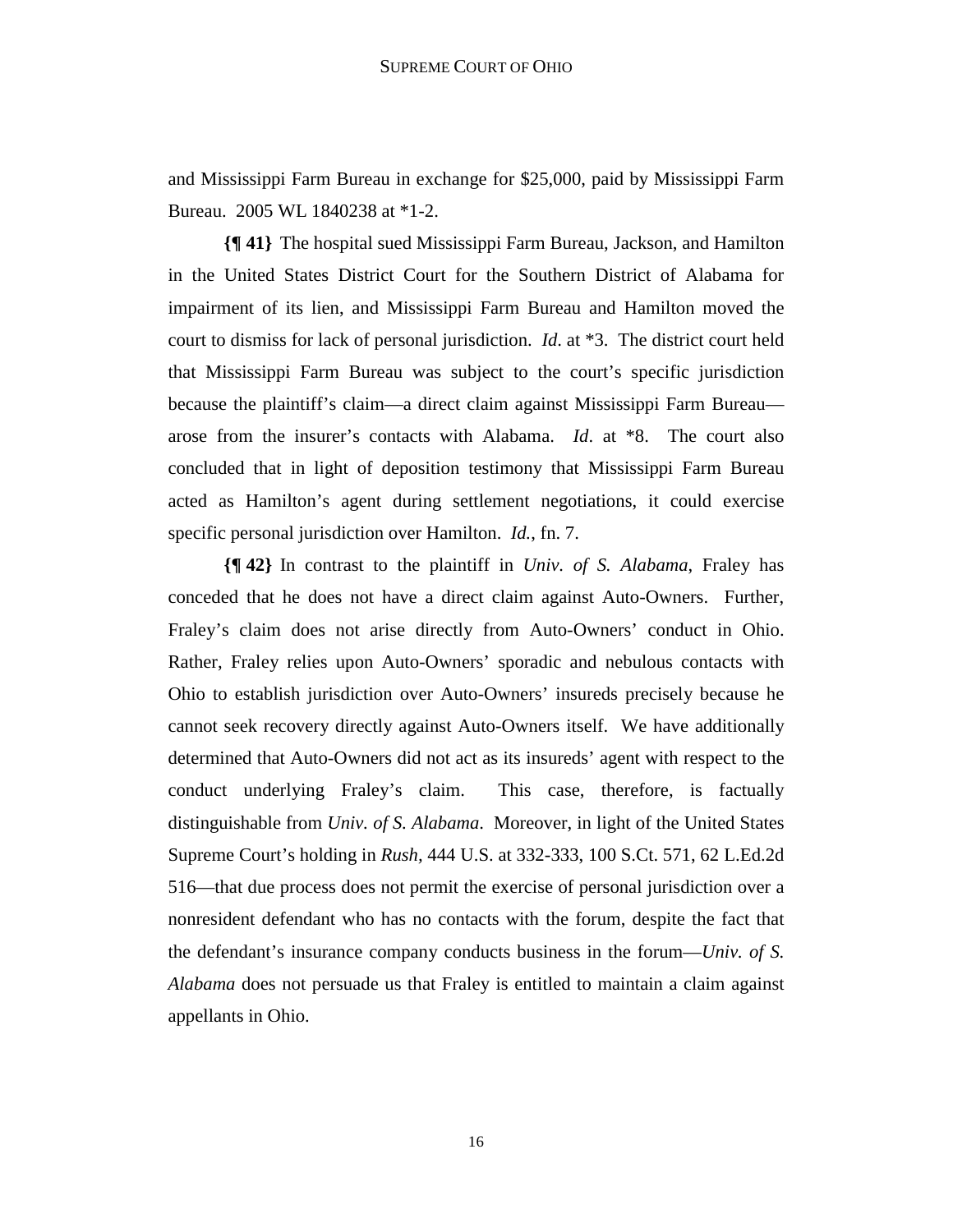## *Conclusion*

**{¶ 43}** An Ohio court may not exercise personal jurisdiction over a nonresident based solely on the conduct of the nonresident's insurance company. The assertion of personal jurisdiction over J&R and Oeding, based solely on the conduct of their insurer, is inconsistent with both Ohio's long-arm statute and principles of due process. Neither J&R nor Oeding has any contact with the state of Ohio, and fundamental fairness precludes Ohio from subjecting appellants to the burdens of litigating and the possibility of binding judgments in this state merely because their insurance company engages in business here. Accordingly, we reverse the judgment of the Twelfth District Court of Appeals and reinstate the judgment of the trial court.

Judgment reversed.

O'CONNOR, C.J., and O'DONNELL, LANZINGER, and KENNEDY, JJ., concur. PFEIFER and O'NEILL, JJ., dissent.

## **PFEIFER, J., dissenting.**

**{¶ 44}** Does Ohio law shield an insurance company that transacts business in this state from having to be subject to suit in an Ohio court when it engages in tortious activity that does harm to Ohioans? I would hold that Ohio's long-arm statute is broad enough to confer jurisdiction over a defendant whose Ohiolicensed insurer commits tortious acts against Ohio citizens and that exercising jurisdiction over the insured defendants in this case would not raise significant due-process concerns.

\_\_\_\_\_\_\_\_\_\_\_\_\_\_\_\_\_\_

**{¶ 45}** The only claim remaining in the lawsuit at issue concerns solely the activity of Auto-Owners Insurance Company ("Auto-Owners"), specifically its alleged retention of plaintiff-appellee David Fraley's tractor-trailer for an unreasonable length of time. The parties seem to agree that R.C. 3929.06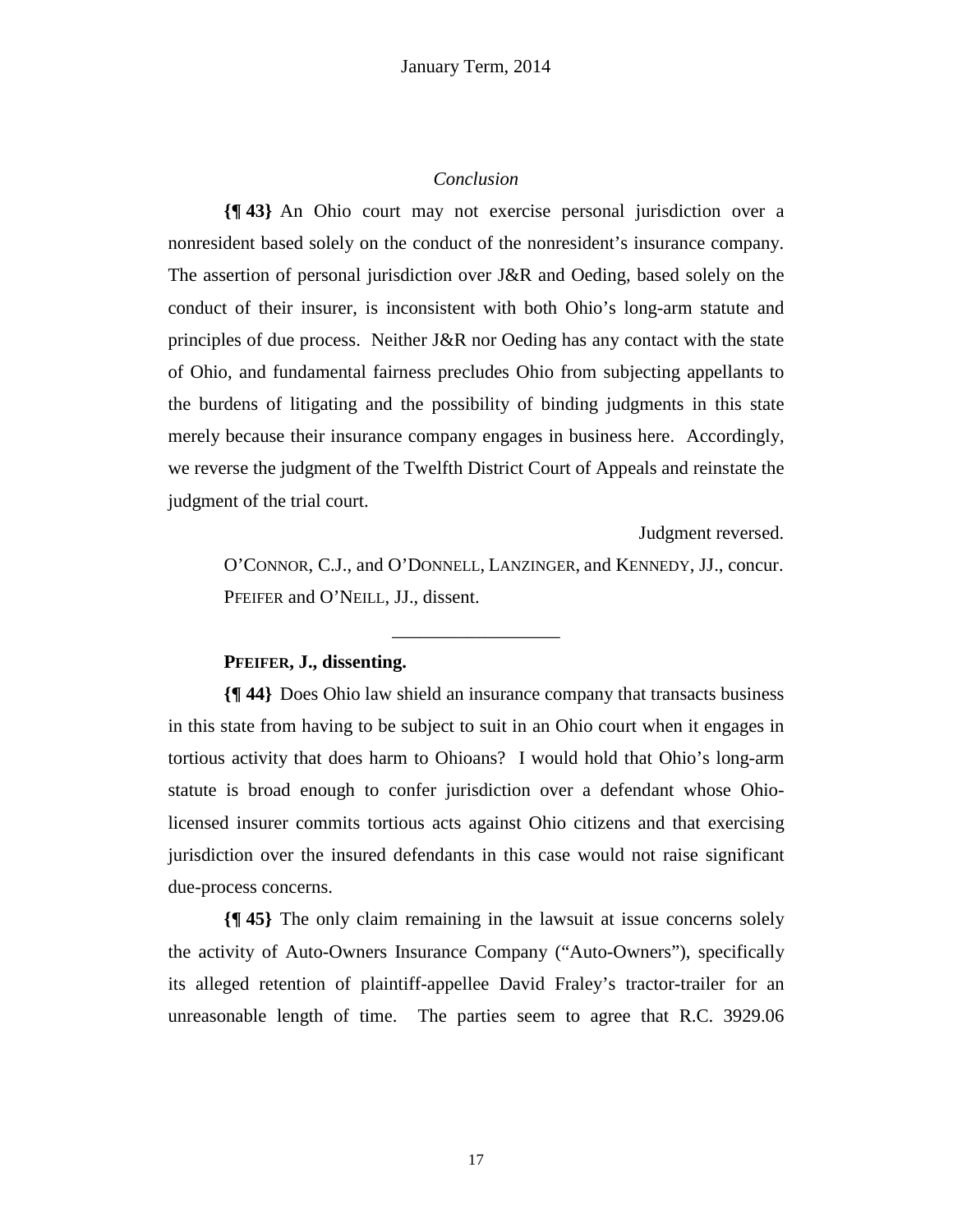prevents a direct action by Fraley against Auto-Owners; I am not sure that I share that view, but that issue is not alive in this case and is a matter for another day.

**{¶ 46}** We are left with a case that revolves around the actions of Auto-Owners only but that can be resolved only through a claim against the insureds. I agree with the appellate court below that just as the actions of an insurer can be imputed to the insured for purposes of liability, personal jurisdiction may also be imputed from the insurer to the insured. If direct actions against insurers are indeed forbidden by law, J&R Equipment and Storing and the Oeding estate are defendants here in name only. That legal fiction should not obscure who the true, sole defendant is in this case.

**{¶ 47}** If it were an available defendant through a direct action, Auto-Owners would be subject to long-arm jurisdiction under R.C. 2307.382(A). Auto-Owners fits the definition of "person" under R.C. 2307.381 and meets the rest of the requirements of R.C. 2307.382:

(A) A court may exercise personal jurisdiction over a person who acts directly or by an agent, as to a cause of action arising from the person's:

\* \* \*

(4) Causing tortious injury in this state by an act or omission outside this state if he regularly does or solicits business, or engages in any other persistent course of conduct, or derives substantial revenue from goods used or consumed or services rendered in this state.

**{¶ 48}** Auto-Owners allegedly caused injury to Fraley in Fraley's home base of Ohio through wrongfully withholding the use of Fraley's truck; the existence of Auto-Owners' insurance license from the Ohio Department of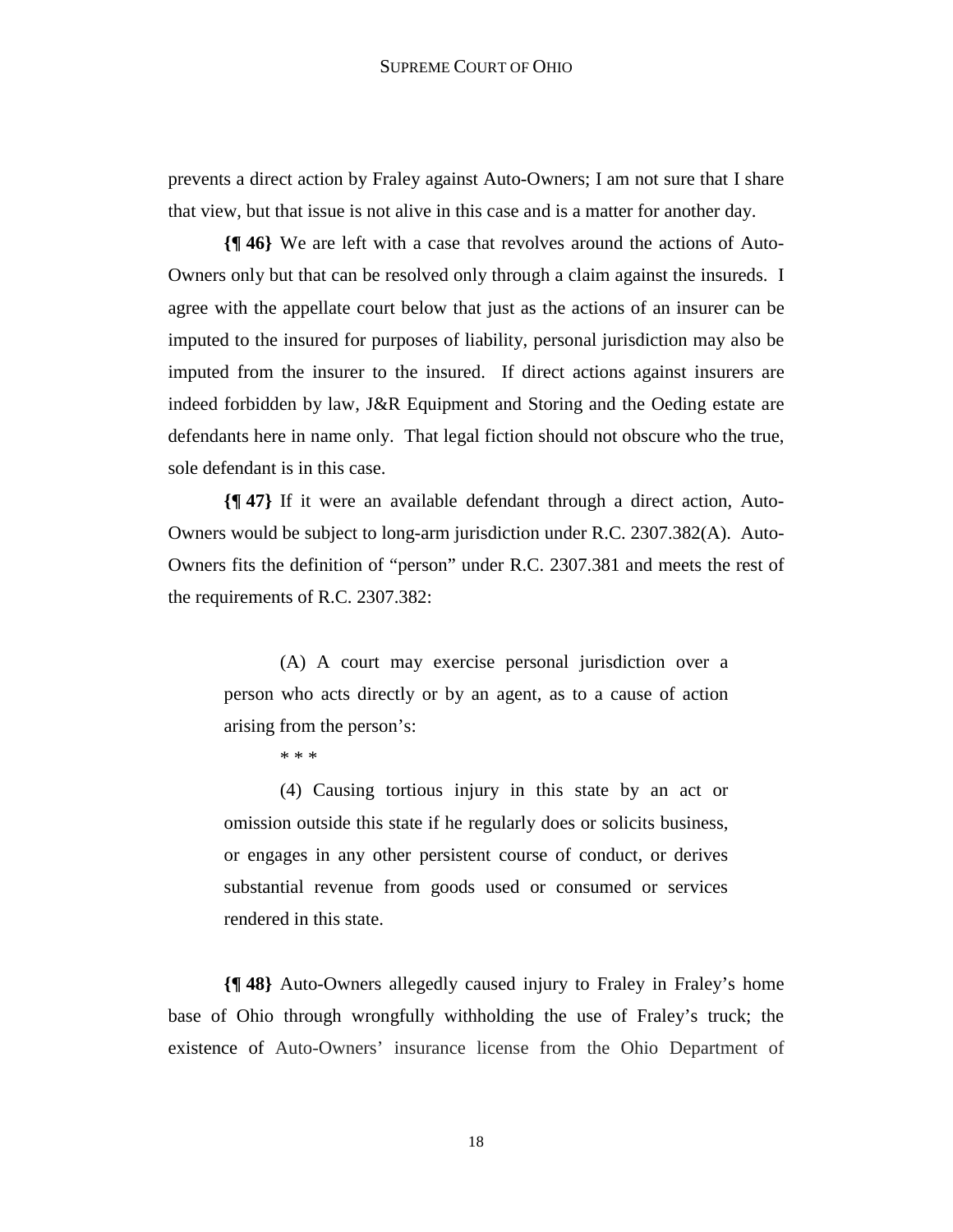Insurance authorizing it to transact business in this state satisfies the "regularly does or solicits business" portion of the long-arm statute.

**{¶ 49}** To properly determine personal jurisdiction, we must also consider "whether the exercise of jurisdiction would deprive the nonresident defendant of the right to due process of law under the Fourteenth Amendment to the United States Constitution." *Kauffman Racing Equip., L.L.C. v. Roberts*, 126 Ohio St.3d 81, 2010-Ohio-2551, 930 N.E.2d 784, ¶ 28.

[D]ue process is satisfied if the defendant has "minimum contacts" with the forum state such that the maintenance of the suit does not offend " 'traditional notions of fair play and substantial justice.' " [*Internatl. Shoe Co. v. Washington*] (1945), 326 U.S. 310, 316, 66 S.Ct. 154, 90 L.Ed. 95, quoting *Milliken v. Meyer* (1940), 311 U.S. 457, 463, 61 S.Ct. 339, 85 L.Ed. 278.

#### *Id.* at ¶ 45.

**{¶ 50}** I would hold that Auto-Owners' license to do business in Ohio is sufficient to establish minimum contacts as to both Auto-Owners and its insureds. In *Kentucky Oaks Mall Co. v. Mitchell's Formal Wear, Inc.*, 53 Ohio St.3d 73, 559 N.E.2d 477 (1990), this court set forth factors to consider in determining whether the exercise of jurisdiction comports with fair play and substantial justice:

"Once it has been decided that a defendant purposefully established minimum contacts within the forum State, these contacts may be considered in light of other factors to determine whether the assertion of personal jurisdiction would comport with '*fair play and substantial justice.*' \* \* \* Thus courts in 'appropriate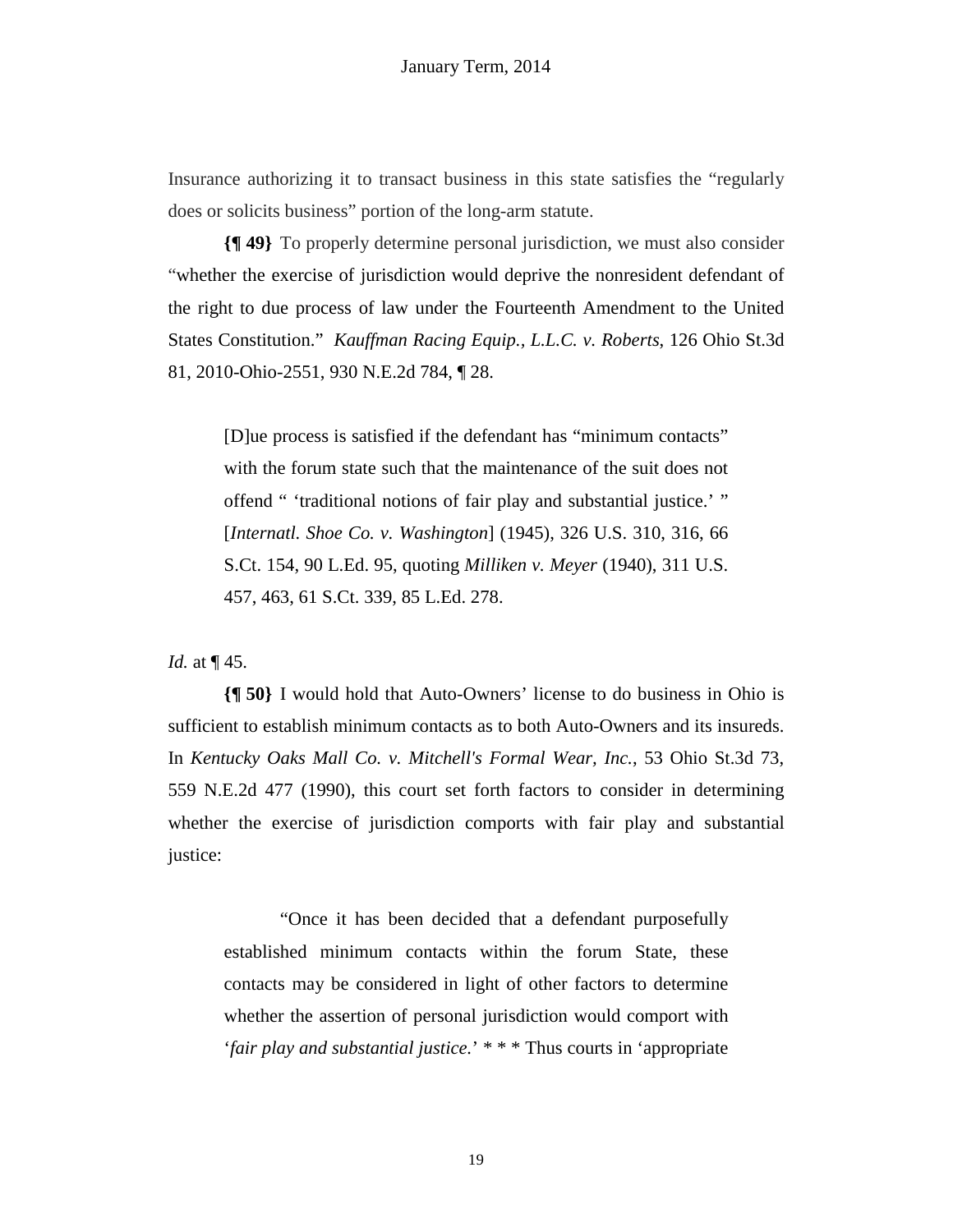cases[s]' may evaluate 'the burden on the defendant,' 'the forum State's interest in adjudicating the dispute,' 'the plaintiff's interest in obtaining convenient and effective relief,' 'the interstate judicial system's interest in obtaining the most efficient resolution of controversies,' and the 'shared interest of the several States in furthering fundamental substantive social policies.' \* \* \* *These considerations sometimes serve to establish the reasonableness of jurisdiction upon a lesser showing of minimum contacts than would otherwise be required.* \* \* \* On the other hand, where a defendant who purposefully has directed his activities at forum residents seeks to defeat jurisdiction, he must present a compelling case that the presence of some other considerations would render jurisdiction unreasonable." (Citations omitted and emphasis added.)

(Emphasis sic.) *Id*. at 77, quoting *Burger King Corp. v. Rudzewicz,* 471 U.S. 462, 476-477, 105 S.Ct. 2174, 85 L.Ed.2d 528 (1985).

**{¶ 51}** I would find that the burden on Auto-Owners and its insureds in this particular case is minimal. Auto-Owners would not rely on the testimony of anyone involved in the underlying accident; any witnesses would be people under its control, either employees or contractors. This state has great interest in seeing one of its citizens obtain relief for the alleged tortious acts of an insurer licensed to do business in this state. The plaintiff, already hampered by being without an important piece of business equipment for an inordinate period, has great interest in obtaining timely, convenient, and effective relief. Because litigation of the plaintiff's claim would not require the presence of the named Indiana-resident insureds, a lawsuit in Ohio against a corporation that does business in Ohio would efficiently resolve the controversy. Allowing the case to be heard in Ohio would